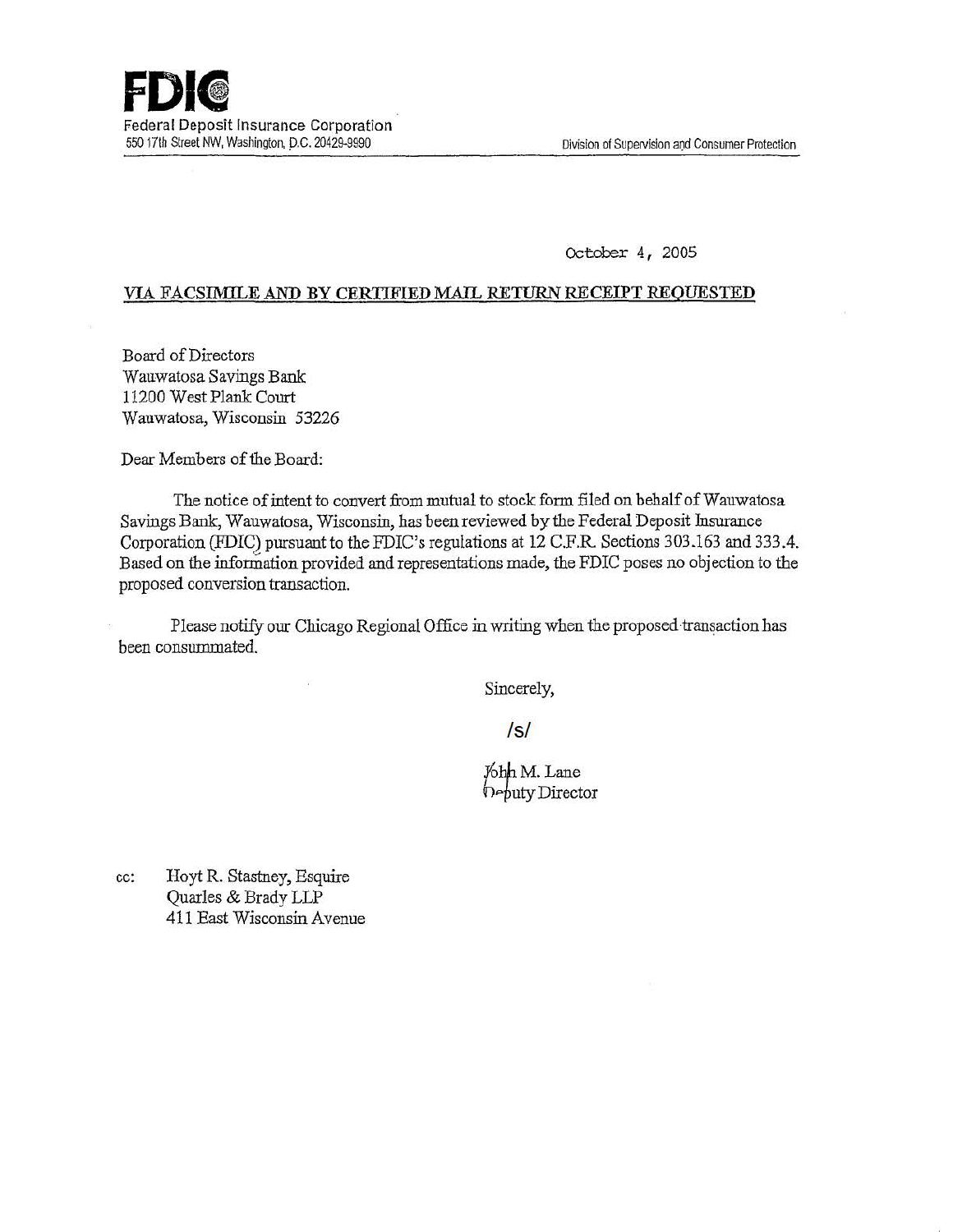## FEDERAL DEPOSIT INSURANCE CORPORATION

Wauwatosa Savings Bank Wauwatosa, Wisconsin

Application for Consent to Merge to facilitate a conversion from a Mutual Savings Bank to a Stock Savings Bank

## **ORDER AND** BASIS **FOR CORPORATION APPROVAL**

Pursuant to Section 18(c) and other provisions of the Federal Deposit Insurance Act (FDI) Act), an application has been filed on behalf of the Wauwatosa Savings Bank, Wauwatosa, Wisconsin (Mutual Institution), currently a Wisconsin-chartered mutual savings bank and Savings Association Insurance Fund (SAIF) member with total resources of\$1,382,448,000 and total deposits of\$1,144,789,000 as of June 30,2005, for the FDIC's consent to merge with Wauwatosa Interim 2 Stock Savings Bank, Wauwatosa, Wisconsin, a proposed new Wisconsin-chartered stock savings bank.

The transaction is the result of Mutual Institution's plan of conversion, which, solely to facilitate such undertaking, provides for:

- Mutual Institution will form a wholly-owned Wisconsin stock savings bank named Wauwatosa Interim 1 Stock Savings Bank (Interim 1);
- Interim 1 will form two wholly-owned subsidiaries. One will be a Wisconsin stock savings bank named Wauwatosa Interim 2 Stock Savings Bank (Interim 2). The other will be a Wisconsin stock business corporation named Wauwatosa Holdings, Inc. (SHC);
- Mutual Institution converts to a Wisconsin stock savings bank (Stock Bank), and adopts articles and bylaws appropriate for a Wisconsin stock savings bank;
- Interim 1 converts from a stock savings bank to a Wisconsin mutual holding company, cancels its outstanding stock, adopts a charter and bylaws appropriate for a Wisconsin mutual holding company, and changes its name to Lamplighter Financial, MHC;
- Interim 2 is merged into the Stock Bank; Interim 2 will cease to exit. The Stock Bank will survive as a wholly-owned subsidiary of Lamplighter Financial, MHC.
- Lamplighter Financial, MHC transfers all of the stock of Stock Bank to the SHC, in exchange for voting stock of the SHC, making Stock Bank a wholly-owned direct subsidiary of the SHC and an indirect subsidiary of Lamplighter Financial, MHC.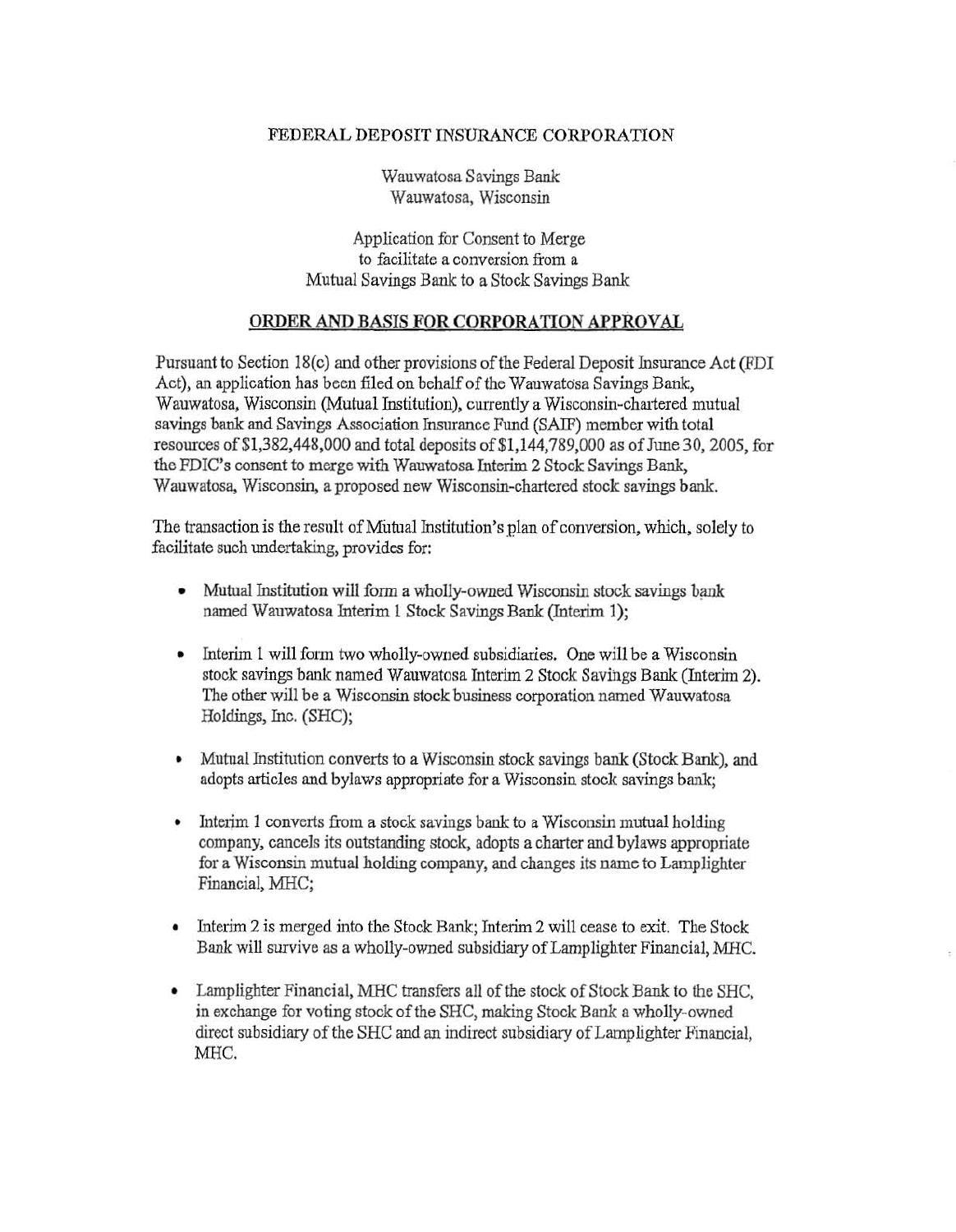• Simultaneously with the reorganization, SHC will sell a minority interest of its shares of common stock in a public offering. Lamplighter Financial, MHC will retain a majority of SHC's common stock.

At the conclusion of the reorganization, the deposits of Wauwatosa Savings Bank will continue to be insured under the SAIF. Following consummation of the merger, Wauwatosa Savings Bank will operate the same banking business, with the same management, and at the same locations as the Mutual Institution. The proposed transaction will not alter the competitive structure of banking in the market served by Mutual Institution. Wauwatosa Savings Bank's main office will continue to be located at 11200 West Plank Court, Wauwatosa, Wisconsin.

Applications for the conversion and reorganization of Mutual Institution and the subsequent merger of the Stock Bank with Wauwatosa Interim 2 Stock Savings Bank have been approved by the Wisconsin Department of Financial Institutions. Applications for the establishment of Wauwatosa Financial, Inc., and Lamplighter Financial, MHC have been filed with the Board of Governors of the Federal Reserve System.

Notice of the proposed transaction, in a fonn approved by the FDIC, has been published pursuant to the FDI Act. A review of available information, including the Community Reinvestment Act (CRA) Statement of Mutual Institution, discloses no inconsistencies with the purposes of the CRA. The resultant bank is expected to continue to meet the credit needs of its entire community, consistent with the safe and sound operation of the institution.

In connection with the applications, the FDIC has taken into consideration the financial and managerial resources and future prospects of the proponent bank and the resultant bank, the convenience and needs of the community to be served, and the effectiveness of any insured depository institution involved in the proposed merger transaction in combating money laundering activities. Having found favorably on all statutory factors and having considered other relevant information, including reports on the competitive factors furnished by the Comptroller of the Currency, the Board of Governors of the Federal Reserve System, the Office of Thrift Supervision, and the Attorney General of the United States, it is the FDIC's judgment that the applications should be and are hereby approved, subject to the following conditions:

- 1. That, the transaction may not be consummated unless the Plan of Reorganization from Mutual Savings Bank to Mutual Holding Company receives prior approval by an affirmative vote of at least a majority of the total votes eligible to be cast by Mutual Institution's depositors;
- 2. That, the proposed transaction may not be consummated unless and until Wauwatosa Savings Bank's holding companies, Wauwatosa Holdings, Inc. and Lamplighter Financial, MHC, are granted approval by the Board of Governors ofthe Federal Reserve System to become holding companies for Wauwatosa Savings Bank;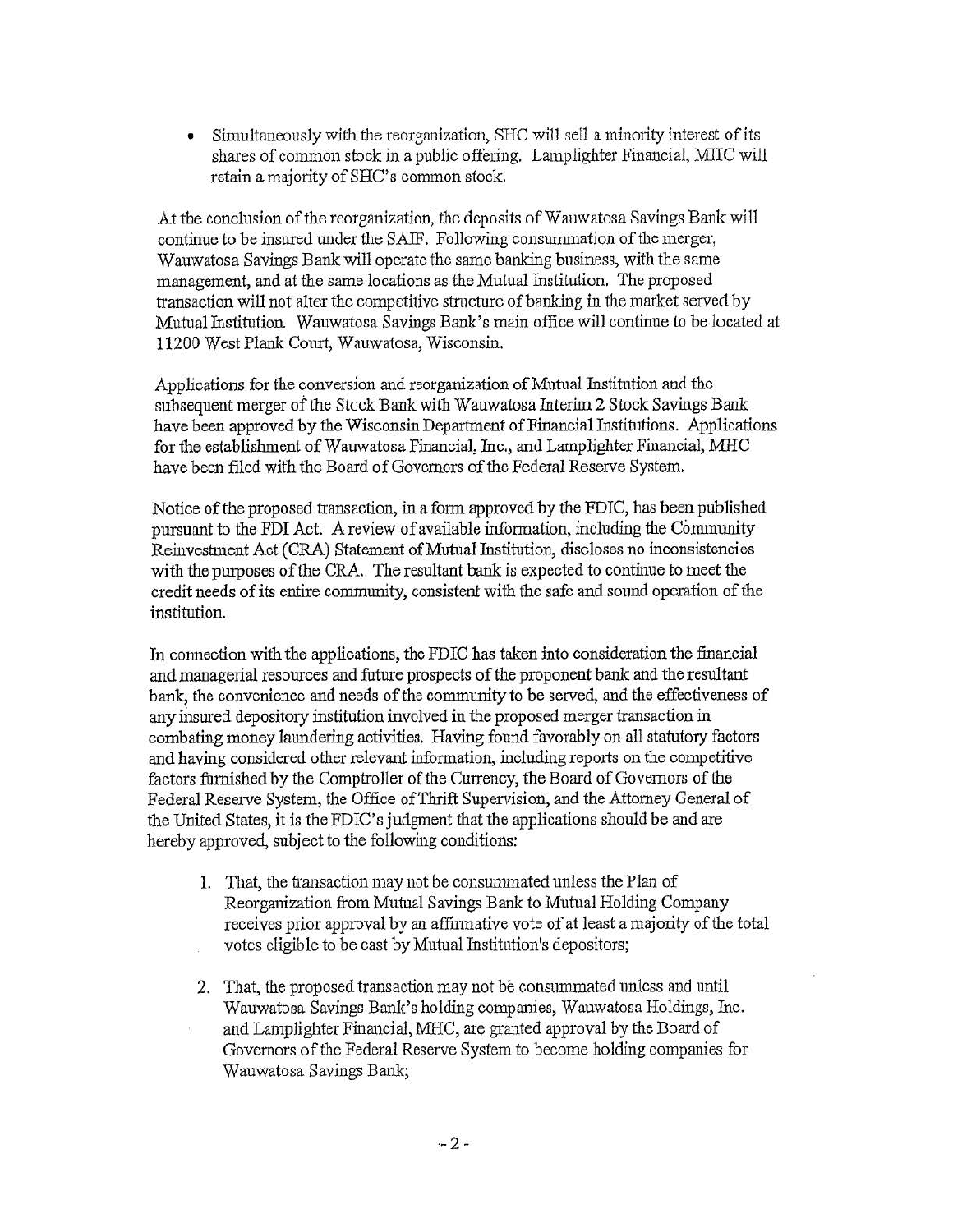- 3. That, except for the proposed transfer of stock to Wauwatosa Holdings, Inc., no shares of the stock of Wauwatosa Savings Bank shall be sold, transferred or otherwise disposed of, to any person (including any Employee Stock Ownership Plan) unless prior notice is provided to, and non-objection is received from, the FDIC;
- 4. That, prior to the sale, transfer, or other disposition of any shares of Wauwatosa Holdings, Inc. by Lamplighter Financial, MHC to any person (including any Employee Stock Ownership Plan), or a conversion of the mutual holding company to stock form, Wauwatosa Savings Bank will provide written notification to the FDIC and will provide the FDIC with copies of all documents filed with state and federal banking and/or securities regulators in connection with such sale, transfer, disposition, or conversion;
- 5. That, should any shares of the stock of Wauwatosa Savings Bank or Wauwatosa Holdings, Inc. be issued to persons other than Lamplighter Financial, MHC, any dividends waived by Lamplighter Financial, MHC must be retained by Wauwatosa Holdings, Inc. or Wauwatosa Savings Bank and segregated, earmarked, or otherwise identified on the books and records of Wauwatosa Holdings, Inc. or Wauwatosa Savings Bank; such amounts must be taken into account in any valuation of the institution, and factored into the calculation used in establishing a fair and reasonable basis for exchanging shares in any subsequent conversion of Lamplighter Financial, MHC to stock form; such amounts shall not be available for payment to, or the value thereof transferred to, minority shareholders, by any means, including through dividend payments or at liquidation;
- 6. That, any change in proposed management, including the board of directors or proposed ownership (10 percent or more of the stock and new acquisitions of or subscriptions to 10 percent or more of the stock), will render this approval null and void unless such proposal is approved by the FDIC prior to the consummation of the proposed transaction;
- 7. That, the transaction shall not be consummated within less than fifteen days after the date of this Order, or later than six months after the date of this Order, unless such period is extended for good cause by the FDIC; and
- 8. That, until the proposed transaction is consummated, the FDIC shall have the right to alter, suspend, or withdraw its approval should any interim development be deemed to warrant such action.